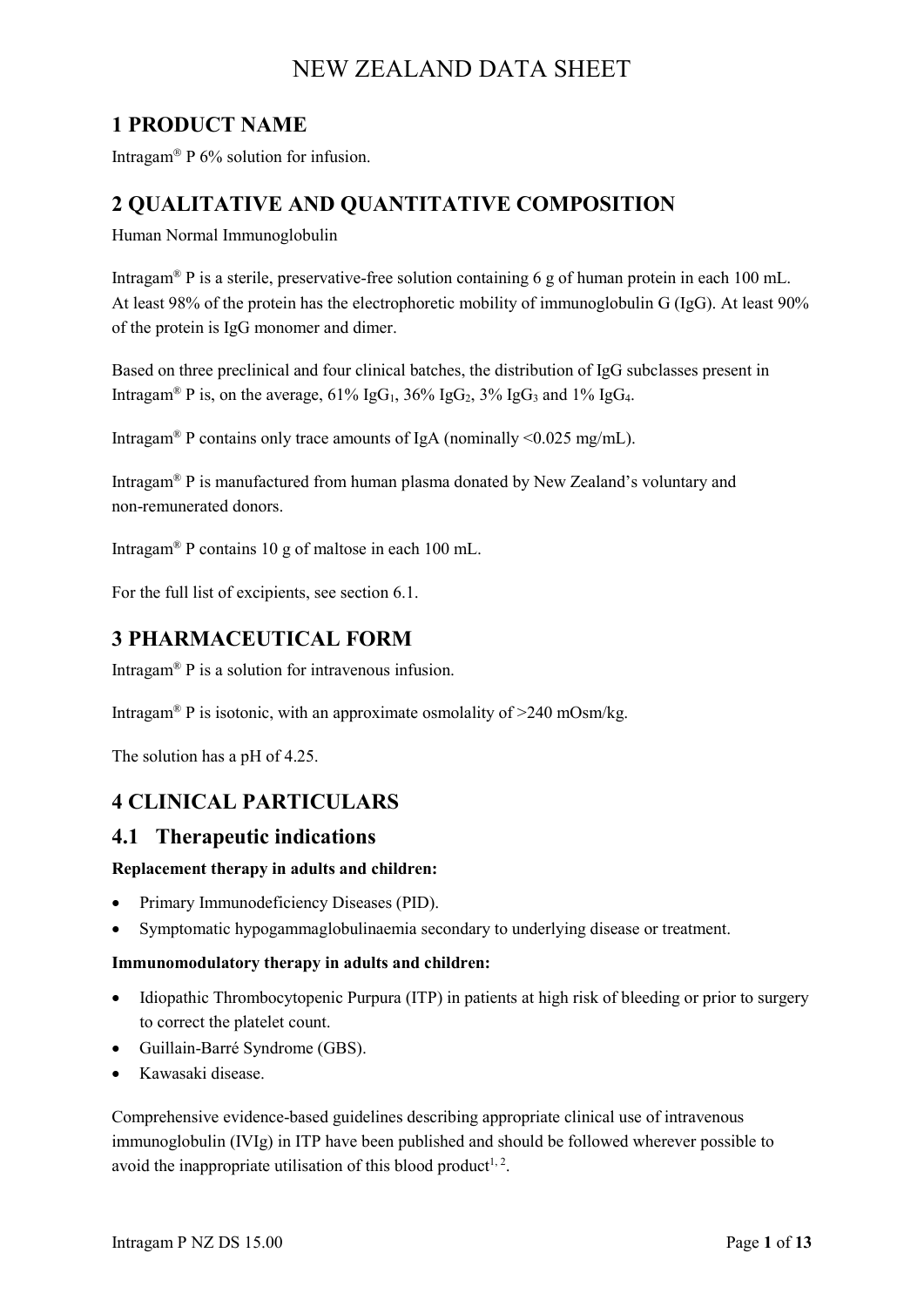## **4.2 Dose and method of administration**

#### **Dose**

#### **Replacement therapy**

Replacement therapy should be commenced and monitored under the supervision of a healthcare professional experienced in the treatment of immunodeficiency.

The optimal dose and frequency of administration of Intragam<sup>®</sup> P must be determined for each patient. Freedom from recurrent bacterial infections is usually achieved with a serum IgG level above 5 g/litre. Most patients receive a dose of 0.2–0.6 g IgG/kg body weight (bw)/month, either as a single dose or as two equal doses, at fortnightly intervals. Following initial diagnosis, higher doses (0.4 to 0.6 g IgG/kg bw/month) may be required for several months to provide rapid protection against recurrent infections. Adjustment of both dose and infusion interval is empirical and should be based on the patient's clinical state and the pre-infusion IgG level.

#### **Immunomodulatory therapy**

#### *Idiopathic Thrombocytopenic Purpura (ITP)*

The optimal dose and frequency of administration of Intragam® P must be determined for each patient. Patients may receive a dose of up to a maximum total cumulative dose of 2 g IgG/kg bw, over 2 to 5 days Adjustment of both dose and infusion interval is empirical and should be based on the patient's clinical state.

#### *Guillain-Barré Syndrome (GBS)*

Intragam® P should be administered at a dose of 0.4 g IgG/kg bw/day, over 5 days.

#### *Kawasaki Disease*

The optimal dose and frequency of administration of Intragam® P must be determined for each patient. Patients should receive 1.6–2.0 g IgG/kg bw, administered in divided doses over 2 to 5 days or 2 g IgG/kg bw as a single dose. Patients should receive concomitant treatment with acetylsalicylic acid.

#### **Paediatric population**

The dose in children is not different from that of adults as the dose for each indication is given by body weight and adjusted based on the pre-infusion IgG level and/or the clinical outcome.

#### **Method of administration**

For intravenous use.

The infusion should be commenced at the rate of 1 mL/minute (60 mL/hour). After 15 minutes the rate may be gradually increased to a maximum of 3–4 mL/minute (180–240 mL/hour) over a further 15 minutes. Consideration should be given to reducing the rate of infusion in patients naive to Intragam® P, patients switching from an alternative IVIg, patients who have not received IVIg for a long time, paediatric and elderly patients and in patients with pre-existing renal disease (see section 4.4).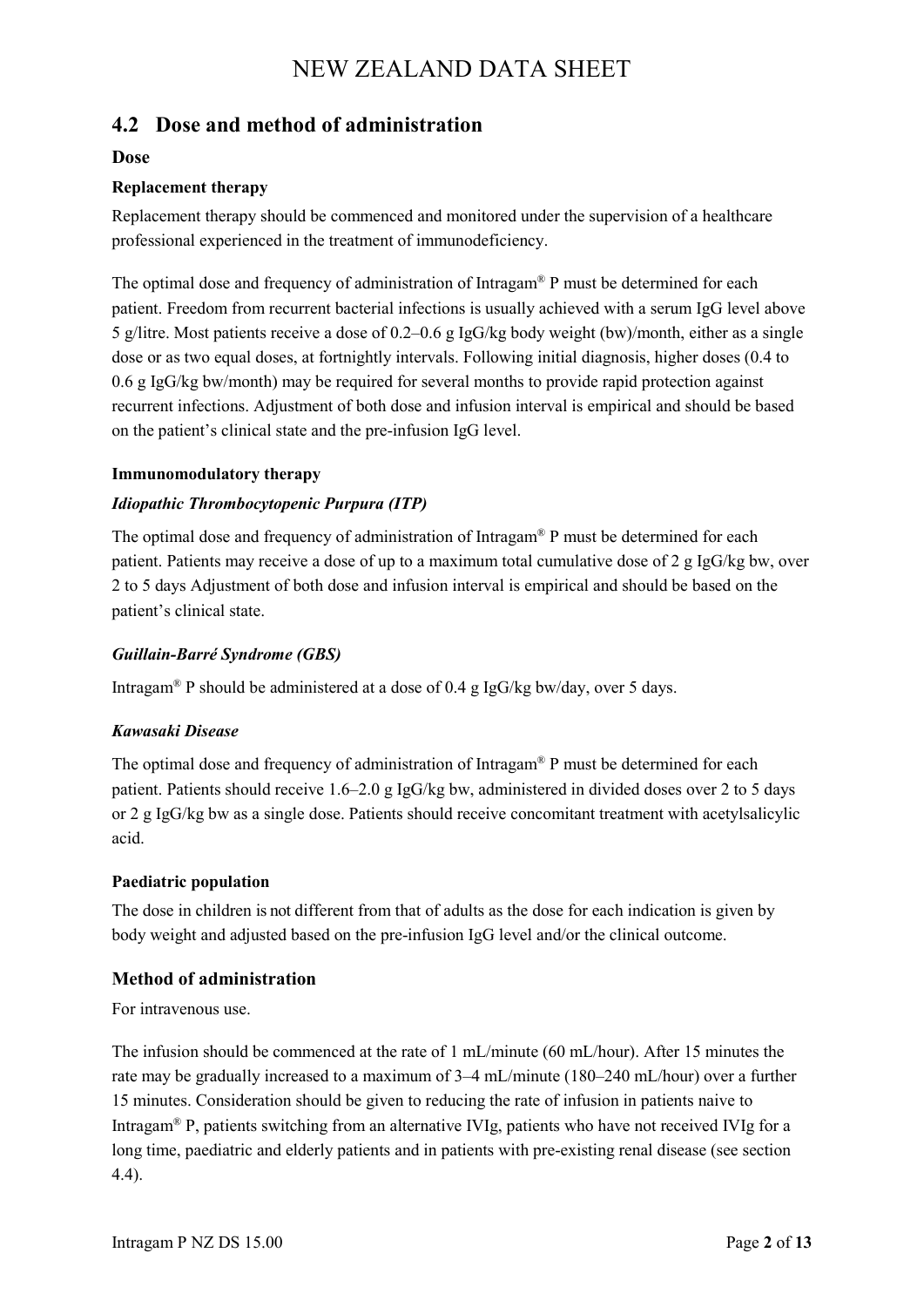A rate of infusion which is too rapid may cause flushing and changes in heart rate and blood pressure.

Intragam® P may be infused undiluted. It may also be infused diluted with up to 2 parts of 0.9% saline or 5% glucose.

For further instructions, see sections 4.4 and 6.6.

# **4.3 Contraindications**

Intragam® P is contraindicated in patients:

- who have had a true anaphylactic reaction to a human immunoglobulin preparation
- who are IgA-deficient with antibodies to IgA and a history of hypersensitivity
- with a history of hypersensitivity to the excipient maltose.

# **4.4 Special warnings and precautions for use**

Intragam® P should only be administered intravenously. Other routes of administration have not been evaluated.

### **General**

Reactions to IVIg tend to be related to the infusion rate and are most likely to occur during the first hour of the infusion. It is recommended that the patient's vital signs and general status are monitored regularly throughout the infusion. In case of adverse reaction, either the rate of administration must be reduced or the infusion stopped.

Certain adverse reactions may occur more frequently:

- in case of high rate of infusion
- in patients with hypogammaglobulinaemia or agammaglobulinaemia with or without IgA deficiency
- in patients who receive human immunoglobulin for the first time or, in rare cases, when the human normal immunoglobulin product is switched or when there has been a long interval since the previous infusion.

### **Hypersensitivity**

Intragam® P contains trace amounts of IgA which may provoke anaphylaxis in patients with anti-IgA antibodies, such as those with IgA deficiency.

Rarely, human normal immunoglobulin can induce a precipitous fall in blood pressure with anaphylactic reaction, even in patients who had tolerated previous treatment with human normal immunoglobulin. In case of anaphylactic reaction, the infusion should be stopped immediately. Adrenaline (epinephrine) and oxygen should be available for the treatment of such an acute reaction.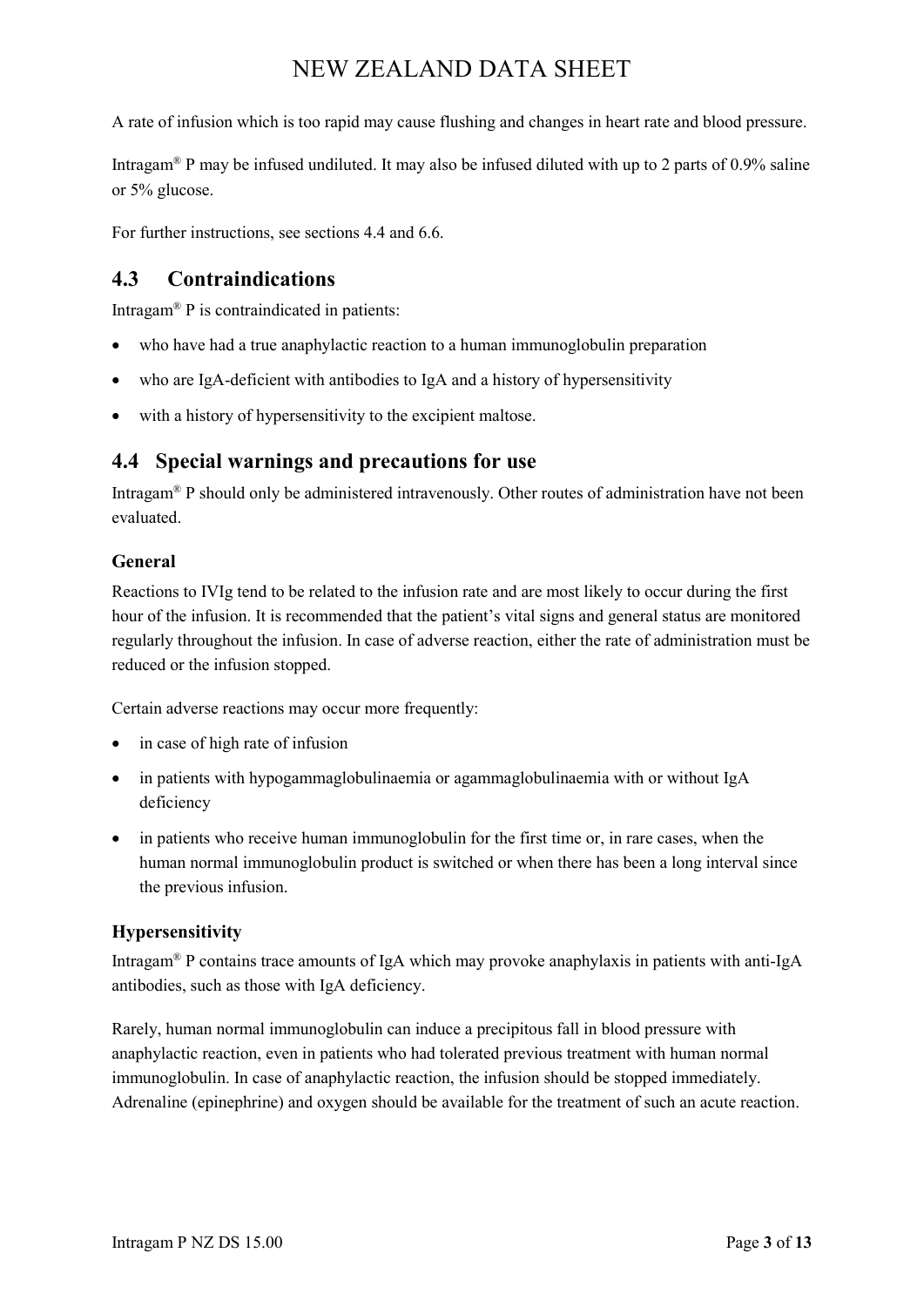### **Acute Renal Failure**

There have been occasional reports of renal dysfunction and acute renal failure in patients receiving IVIg products. Patients at increased risk are those with pre-existing renal insufficiency, diabetes mellitus, age greater than 65 years, volume depletion, sepsis and monoclonal gammopathy, and those taking concomitant nephrotoxic drugs. While these reports of renal dysfunction and acute renal failure have been associated with many of the licensed IVIg products containing various excipients such as sucrose, glucose and maltose, those containing sucrose as a stabiliser accounted for a disproportionate share of the total number. Intragam® P contains maltose but it does not contain sucrose. The following precautions should be followed: patients should be adequately hydrated prior to the initiation of the IVIg infusion and the recommended dose should not be exceeded. Renal function should be monitored in patients at increased risk of developing acute renal failure. If renal function deteriorates, discontinuation of IVIg should be considered.

In patients at risk of acute renal failure, IVIg products should be administered at the minimum rate of infusion and dose possible, based on clinical judgement.

### **Thromboembolic Events**

Thromboembolic events have been reported in association with IVIg therapy. Risk factors include advanced age, immobility, estrogen use, in-dwelling vascular catheters, acquired or inherited hypercoagulable states, a history of venous or arterial thrombosis, cardiovascular risk factors (including history of atherosclerosis and/or impaired cardiac output), and conditions associated with increased plasma viscosity, such as cryoglobulins, fasting chylomicronaemia and/or hypertriglyceridaemia and monoclonal gammopathies.

Patients at risk for thromboembolic events should receive IVIg products at the minimum infusion rate and dose possible based on clinical judgement, and should be monitored for thromboembolic complications. Consideration should also be given to measurement of baseline blood viscosity in individuals at risk for hyperviscosity.

### **Aseptic Meningitis Syndrome**

Aseptic Meningitis Syndrome (AMS) has been reported to occur in association with IVIg treatment. The syndrome usually begins within several hours to two days following IVIg treatment. It is characterised by symptoms and signs including severe headache, nuchal rigidity, drowsiness, fever, photophobia, painful eye movements, and nausea and vomiting. Cerebrospinal fluid (CSF) studies are frequently positive with pleocytosis, predominantly from the granulocytic series, and elevated protein levels. Patients exhibiting such symptoms and signs should receive a thorough neurological examination, including CSF studies, to rule out other causes of meningitis. AMS may occur more frequently in association with high dose  $(2 \text{ g/kg})$  IVIg treatment. Discontinuation of IVIg treatment has resulted in remission of AMS within several days without sequelae.

#### **Haemolytic Anaemia**

Positive direct antiglobulin tests and red blood cell haemolysis have been reported following high dose infusion of IVIg due to the presence of blood group antibodies (e.g. anti-A, anti-B, and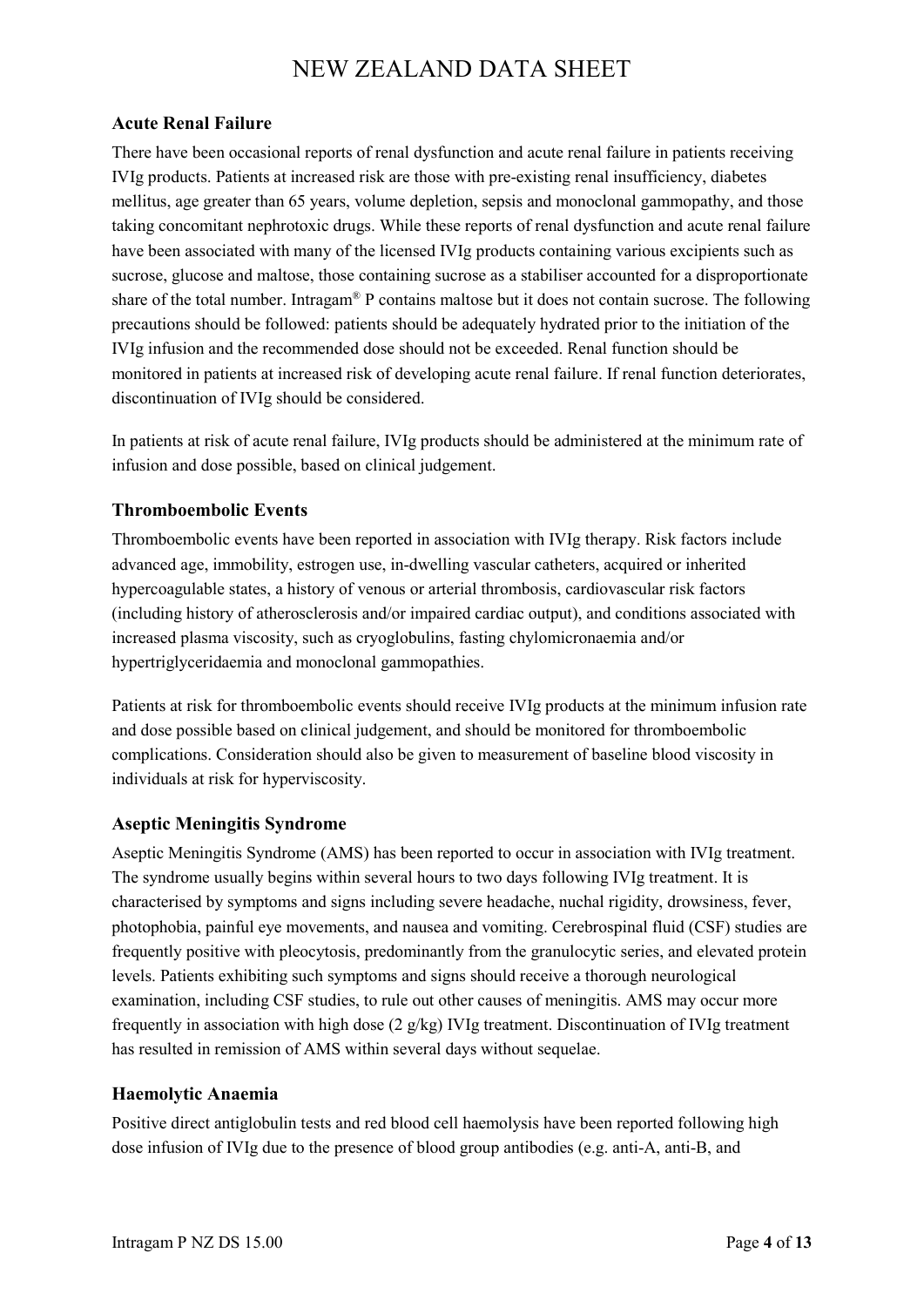occasionally anti-D or other erythrocyte antibodies) in the product. Such red blood cell sensitisation may cause crossmatching difficulties and transient haemolytic anaemia.

The following risk factors are associated with the development of haemolysis: high doses, non-O blood group, and underlying inflammatory state.

Patients receiving IVIg (>0.4 g/kg every 4 weeks) should have a pre-infusion ABO blood group determined and have their haemoglobin monitored in the days following therapy for evidence of clinically significant haemolysis.

If signs and/or symptoms of haemolysis develop during or after an IVIg infusion, discontinuation of the IVIg treatment should be considered by the treating physician.

### **Acid load**

In patients with a normal acid-base compensatory mechanism, the acid load delivered by the largest dose of the preparation would be neutralised by the buffering capacity of whole blood alone, even if the dose were to be infused instantaneously. In patients with limited or compromised acid-base compensatory mechanisms including neonates, consideration should be given to the effect of the additional acid load that the preparation might present.

### **Thrombophlebitis**

Prolonged administration (over 6 hours) using large doses ( $> 0.4$  g/kg) may result in thrombophlebitis at the infusion site.

### **Pathogen safety**

This product is made from human plasma. Products made from human plasma may contain infectious agents, such as viruses and theoretically Creutzfeldt-Jakob Disease (CJD) agents, that can cause disease. The risk that such products will transmit an infectious agent has been reduced by screening plasma donors for prior exposure to certain infectious agents and by testing for the presence of certain viral markers.

In addition, virus removal and inactivation procedures are included in the manufacturing process. The current procedures applied in the manufacture of this product are effective against enveloped viruses such as HIV (human immunodeficiency virus), hepatitis B and hepatitis C viruses, and the non-enveloped virus, hepatitis A. These procedures may be of limited value against the non-enveloped virus, parvovirus B19. However, the product contains specific antibodies directed against parvovirus B19.

Despite these measures, such products may still potentially transmit disease. There is also the possibility that other known or unknown infectious agents may be present in such products.

Vaccination for patients in receipt of medicinal products from human plasma should be considered where appropriate.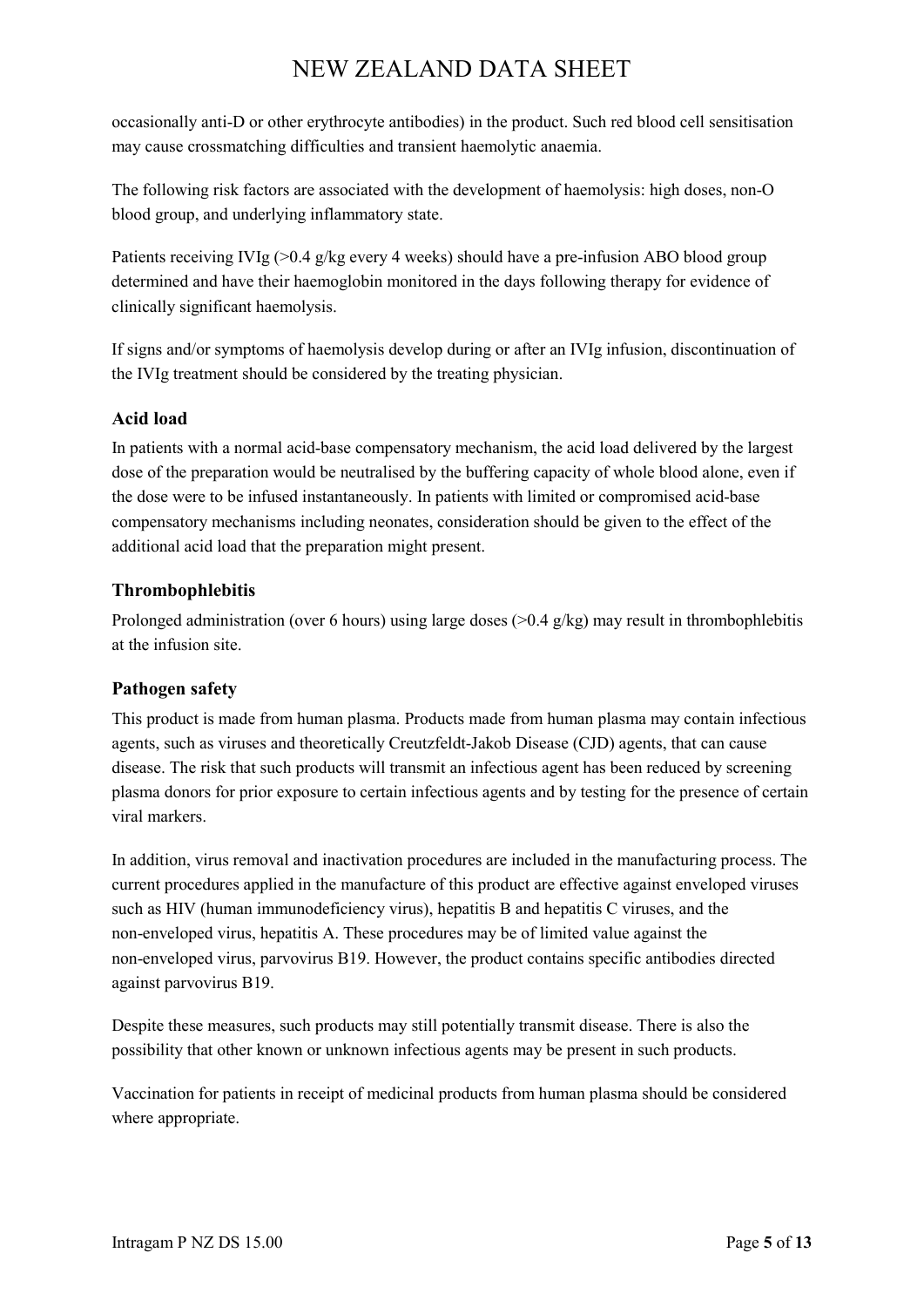### **Mutagenicity, carcinogenicity and impairment of fertility**

No mutagenicity, carcinogenicity or reproductive toxicity studies have been conducted with Intragam® P. There have been no reports of such effects with the use of CSL Behring's plasma derived products.

#### **Recording during treatment**

It is recommended that every time that Intragam® P is administered to a patient, the name and batch number of Intragam® P are recorded in order to maintain a link between the patient and the batch of the product.

## **4.5 Interaction with other medicines and other forms of interaction**

The interaction of Intragam® P with other medicines has not been established in appropriate studies.

#### **Live attenuated virus vaccines**

Passively acquired antibody can interfere with the response to live, attenuated vaccines. Therefore, administration of such vaccines, e.g. poliomyelitis, mumps, rubella, measles and varicella/chickenpox vaccines, should be deferred until approximately three months after passive immunisation. Immunoglobulins should not be administered for at least two weeks after a vaccine has been given. In the case of measles vaccinations, the decrease in efficacy may persist for up to a year. Patients given measles vaccine should therefore have their antibody status checked.

#### **Interference with serological testing**

After immunoglobulin infusion the transitory rise of the various passively transferred antibodies in the patient's blood may result in misleading positive results in serological testing.

Passive transmission of antibodies to erythrocyte antigens (e.g. anti-A, Anti-B, anti-D) may interfere with some serological tests for red cell allo-antibodies (e.g. Coombs' test).

#### **Interference with glucose measurement**

The maltose present in Intragam® P may interfere with some blood glucose measurements, resulting in the overestimation of blood glucose results. If this glucose measurement is used to guide treatment, hypoglycaemia may occur. Only certain glucose tests using glucose dehydrogenase have been implicated, so when monitoring glucose levels in patients receiving Intragam® P, information from the manufacturer of the glucose meter and/or test strips, should be reviewed to ensure that maltose does not interfere with the blood glucose reading. Infusion of Intragam® P may also result in transient glucosuria.

### **4.6 Fertility, pregnancy and lactation**

#### **Pregnancy and breast-feeding**

The safety of Intragam® P for use in human pregnancy and lactation has not been established in controlled clinical trials. Intragam® P should therefore only be given with caution to pregnant women and breast-feeding mothers. Immunoglobulins are excreted in breast milk. Clinical experience with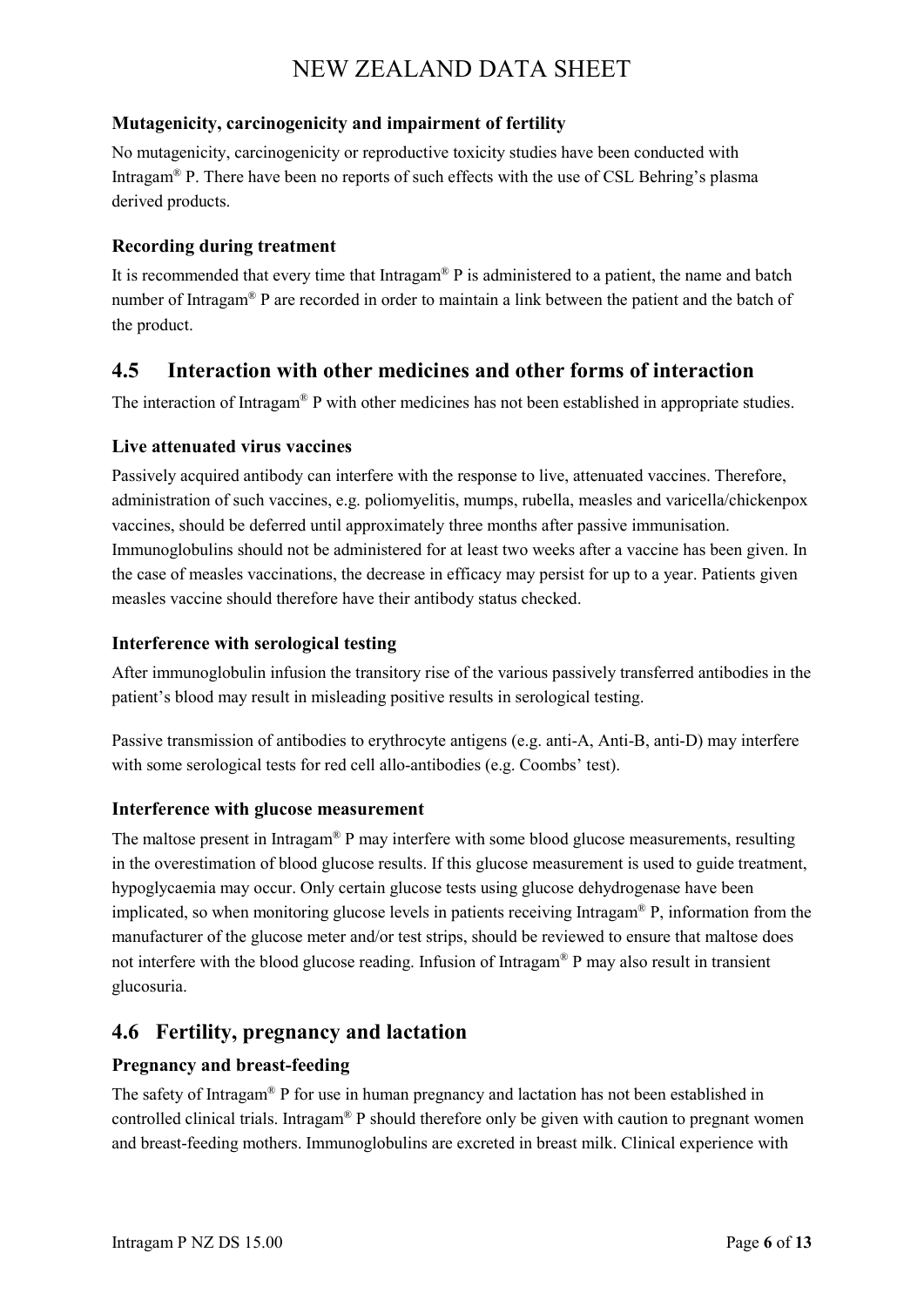immunoglobulins suggests that no harmful effects on the course of pregnancy, or on the foetus and the neonate are to be expected.

### **Fertility**

Clinical experience with immunoglobulins suggests that no harmful effects on fertility are to be expected.

## **4.7 Effects on ability to drive and use machines**

The ability to drive and operate machines may be impaired by some adverse reactions associated with Intragam® P. Patients who experience adverse reactions during treatment should wait for these to resolve before driving or operating machines.

## **4.8 Undesirable effects**

### **Summary of the safety profile**

Patients naive to immunoglobulin may experience a higher frequency of adverse events, including those of a minor nature. Reactions to IVIg tend to be related to the infusion rate and are most likely to occur during the first hour of the infusion. It is recommended that the patient's vital signs and general status are monitored regularly throughout the infusion.

#### **Adverse reactions from clinical trials**

#### **Primary Immunodeficiency Diseases (PID)**

The following adverse reactions occurred in 35 PID patients receiving Intragam® P during the clinical trial (expressed as the number of patients experiencing the adverse reaction): headache (8), migraine (2), anaemia (2), nausea (2), vertigo (1), neutropenia (1), thrombocytopenia (1) and fatigue (1). The dose of Intragam® P ranged from 0.2 to 0.67 g/kg/month.

#### **Idiopathic Thrombocytopenic Purpura (ITP)**

The following adverse reactions occurred in 17 ITP patients receiving Intragam® P during the clinical trial (expressed as the number of patients experiencing the adverse reaction): headache (10), positive direct Coombs' test (5), haemolysis (4), nausea (3), rigors (3), fever (2), myalgia (1), somnolence (1), abdominal pain (1), vomiting (1), hypertension (1), flushing (1), haemolytic anaemia (1), leucopenia (1), reticulocytosis (1), lymphopenia (1), allergic reaction (1), hot flushes (1) and injection site inflammation (1). The dose of Intragam<sup>®</sup> P ranged from 0.66 to 2  $g/kg$  received via infusion once daily over 1–3 consecutive days.

#### **Adverse reactions from spontaneous reporting**

Haemolytic anaemia associated with the presence of anti-A and/or anti-B antibodies has been reported following high dose therapy with Intragam® P in patients of non-O blood group (blood group A, B or AB).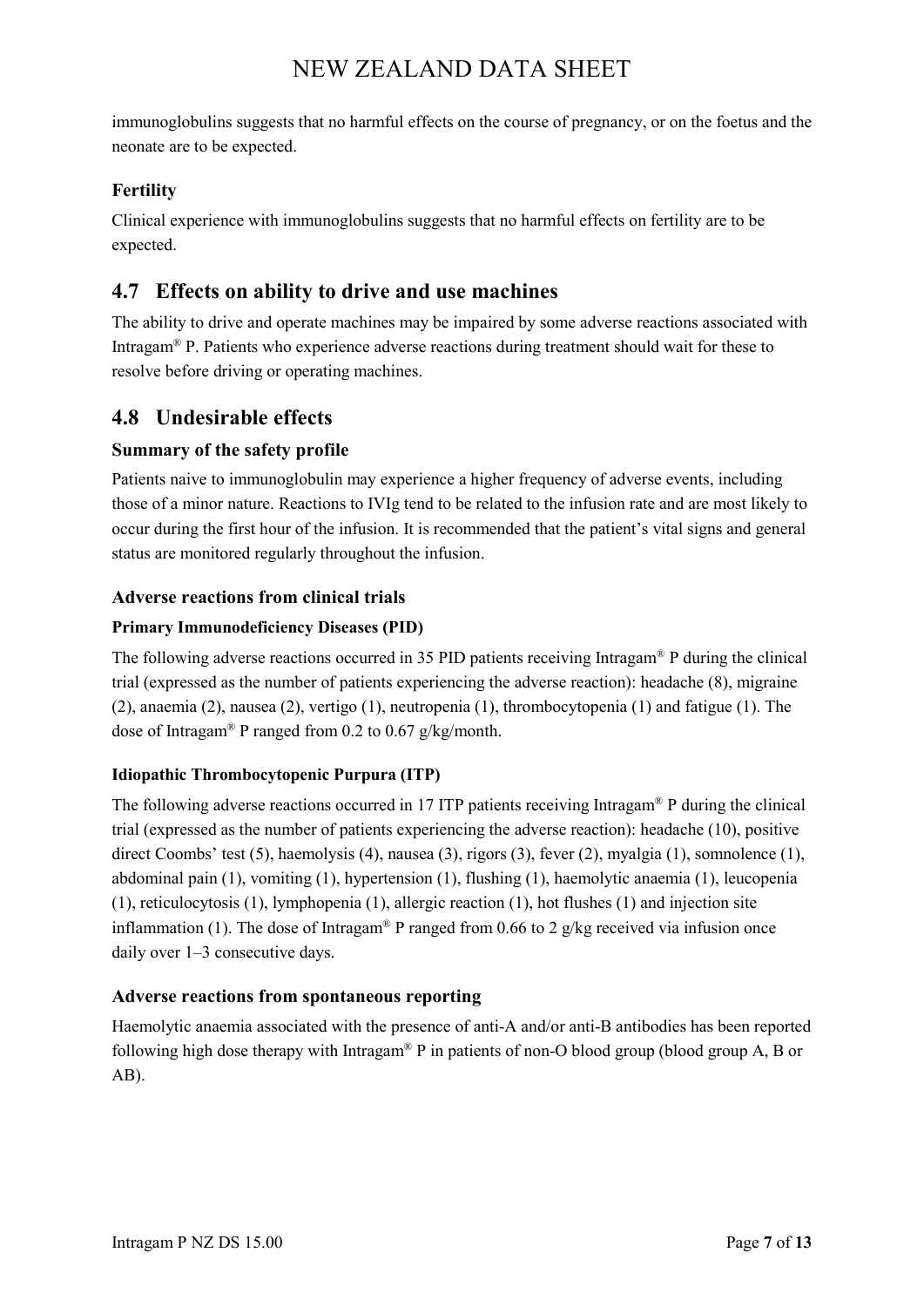In addition to the reactions observed in clinical trials, the following were observed post-marketing:

*Immune system disorders:* Anaphylactic reaction/Hypersensitivity *Nervous system disorders:* Meningitis aseptic, Paraesthesia, Tremor *Vascular disorders:* Thromboembolism *Musculoskeletal and connective tissue disorders:* Arthralgia *General disorders and administration site conditions:* Infusion site reactions, Pain.

Reliable estimates of the frequency of these reactions or establishment of a causal relationship to product exposure are not possible because the reporting is voluntary and from a population of uncertain size.

#### **General class effects associated with intravenous immunoglobulins**

The types of reactions that may occur include: malaise, abdominal pain, headache, chest-tightness, facial flushing or pallor, erythema, hot sensations, dyspnoea or respiratory difficulty, non-urticarial skin rash, cutaneous vasculitis, pompholyx on hands/palms, itching, tissue swelling, change in blood pressure, nausea or vomiting. Should any of these reactions develop during infusion of Intragam® P, the infusion should be temporarily stopped until the patient improves clinically (5 to 10 minutes) and then cautiously recommenced at a slower rate.

Some patients may develop delayed adverse reactions to IVIg such as: nausea, vomiting, chest pain, rigors, dizziness, aching legs or arthralgia. These adverse reactions occur after the infusion has stopped but usually within 24 hours.

True hypersensitivity reactions to IVIg such as urticaria, angioedema, bronchospasm or hypotension occur very rarely. Should an anaphylactic reaction to Intragam® P develop, the infusion should be stopped and treatment instituted with adrenaline (epinephrine), oxygen, antihistamine and steroids.

Haemolytic anaemia and neutropenia have been reported in rare instances in association with IVIg treatment.

Mild and moderate elevations of serum transaminases (AST, ALT, gamma GT) have been observed in a small number of patients given IVIg. Such changes were transient and not associated with the transmission of hepatitis. Elevated liver function tests have been reported in some untreated patients with Guillain-Barré Syndrome.

AMS and thrombophlebitis have occurred in patients receiving IVIg (see section 4.4).

Thromboembolic events have been reported in association with IVIg therapy. Rarely, renal dysfunction and acute renal failure have been reported (see section 4.4).

#### **Paediatric population**

Frequency, type and severity of adverse reactions in children are expected to be the same as in adults.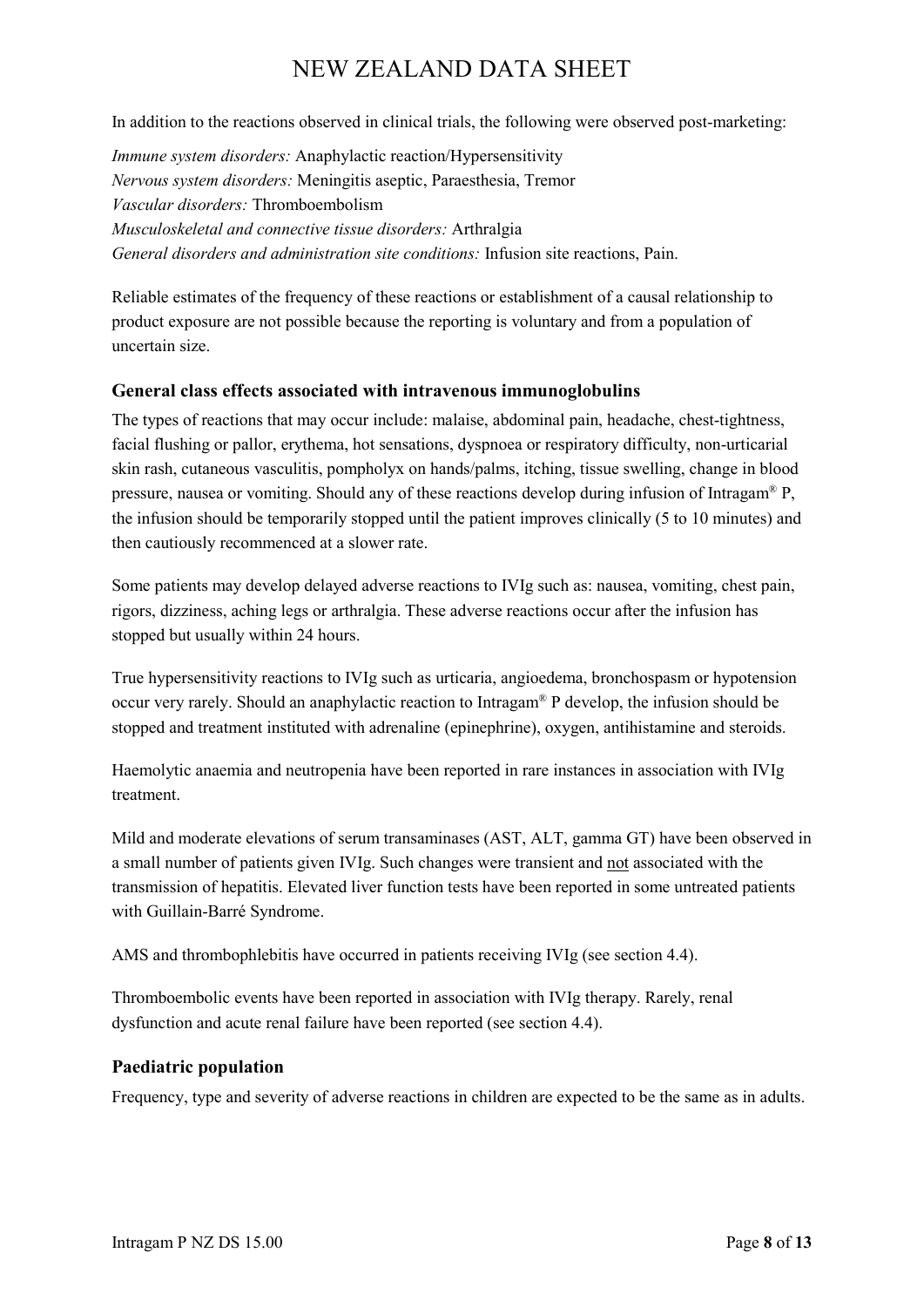### **Reporting of suspected adverse reactions**

Reporting suspected adverse reactions after authorisation of the medicine is important. It allows continued monitoring of the benefit/risk balance of the medicine. Healthcare professionals are asked to report any suspected adverse reactions via https://nzphvc.otago.ac.nz/reporting/

# **4.9 Overdose**

Overdosage may lead to fluid overload and hyperviscosity, particularly in the elderly and in patients with cardiac or renal impairment.

For advice on the management of overdose please contact the National Poisons Centre on 0800 POISON (0800 764766).

# **5 PHARMACOLOGICAL PROPERTIES**

## **5.1 Pharmacodynamic properties**

### **Mechanism of action**

Intragam® P contains functionally intact IgG present in the donor population, with a broad spectrum of antibodies against infectious agents. Adequate doses of intact IgG restore abnormally low IgG levels to the normal range in patients. The mechanism of action in indications other than replacement therapy is not fully elucidated, but includes immunomodulatory effects.

Intragam® P is prepared from pooled human plasma collected from not fewer than 1000 donors. It is made by chromatographic fractionation of the pooled human plasma. The protein is not chemically or enzymatically modified and the Fc and Fab functions are retained. It has an IgG subclass distribution closely proportional to normal human plasma. The manufacturing process contains dedicated steps to reduce the possibility of virus transmission including pasteurisation (60°C for 10 hours) and incubation at low pH.

### **Clinical efficacy and safety**

### **PID**

The efficacy of Intragam® P was assessed in 35 patients (age 6–76 years; 21 male) with PID, following the administration of monthly intravenous infusions of Intragam® P for six months. The dose of Intragam® P was individualised in the range of 0.2–0.67 g/kg. The mean number of days of hospitalisation over the six month period was  $2.8\pm9.0$  and the mean number of days absent from work or school due to illness was  $5.3\pm6.4$ . These figures were similar to historical data relating to other IVIg.

### **ITP**

The efficacy of Intragam<sup>®</sup> P was assessed in 17 patients (age 21–72 years; 5 male) with ITP (6 acute, 11 chronic), following intravenous infusion of Intragam® P once daily for 1–3 consecutive days. The dose of Intragam® P was individualised up to a maximum total cumulative dose of 2 g/kg. Following administration of Intragam® P, a total of 13 patients (76.5%) achieved platelet count responses which were good (50 x 10<sup>9</sup>/L-150 x 10<sup>9</sup>/L) or excellent (>150 x 10<sup>9</sup>/L). Platelet counts were maintained at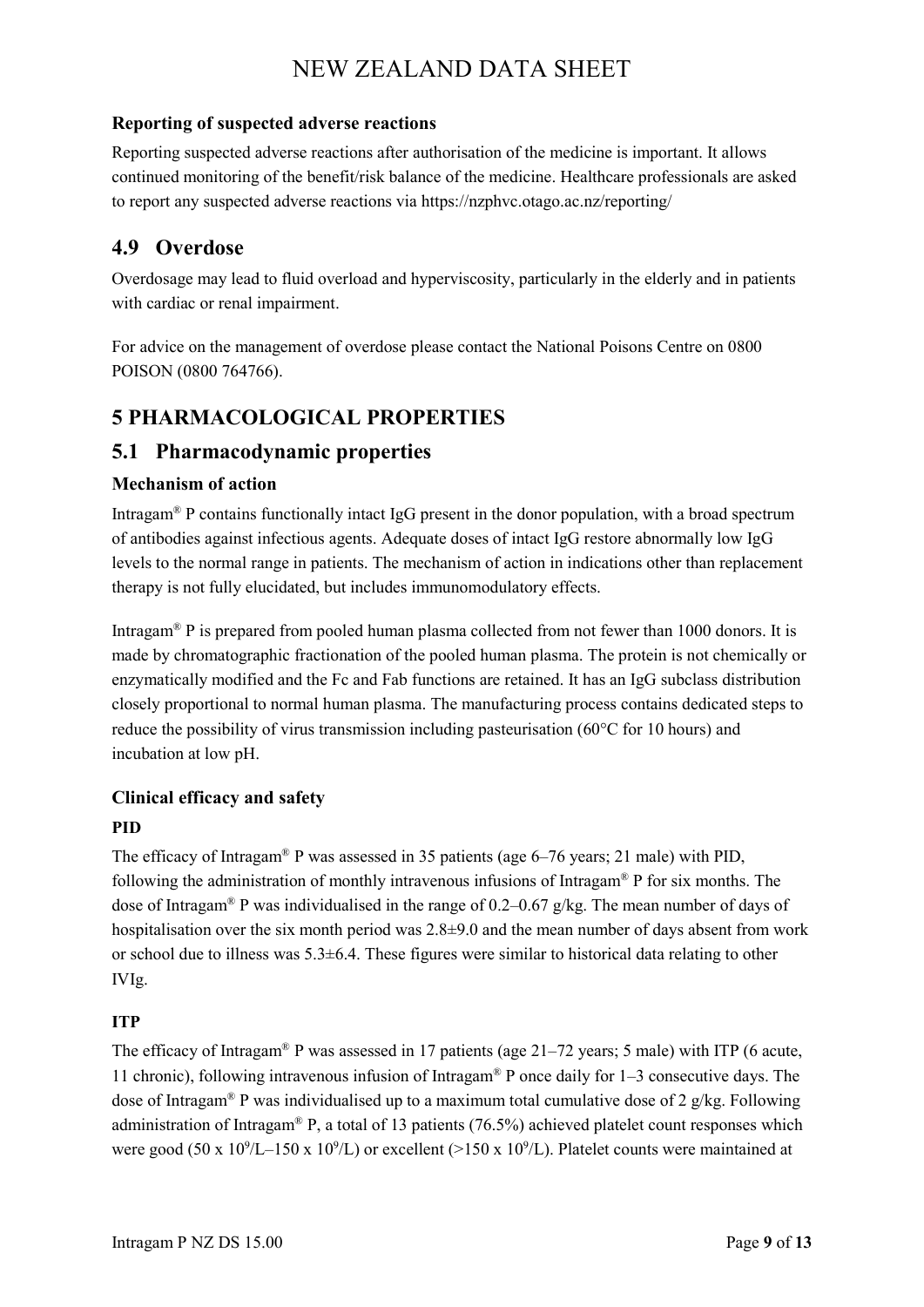$\geq$ 50 x 10<sup>9</sup>/L for up to 35 days with a median of 17.24 days (95% CI 10.35, 24.12). These figures were similar to historical data relating to other IVIg.

### **Paediatric population**

The use of Intragam® P in the paediatric population has not been established in clinical studies.

### **Elderly**

Clinical studies of Intragam® P did not include sufficient numbers of patients aged 65 years and over to determine whether they respond differently than younger patients.

# **5.2 Pharmacokinetic properties**

### **Absorption**

Intragam® P is immediately and completely bioavailable in the recipient's circulation after intravenous administration.

### **Distribution**

Intragam® P is distributed relatively rapidly between plasma and extravascular fluid. Equilibrium between the intravascular and extravascular compartments is reached after approximately 3 to 5 days.

#### **Elimination**

The half-life of Intragam® P may vary from patient to patient. IgG and IgG-complexes are broken down in cells of the reticuloendothelial system.

The steady-state kinetic parameters for serum IgG were determined in 11 patients (9 male, age 28– 76 years) with PID, following the administration of monthly intravenous infusions of Intragam® P for six months. The dose of Intragam<sup>®</sup> P was individualised in the range  $0.35-0.53$  g/kg. The mean serum IgG concentration ranged from a trough of 7.4 $\pm$ 1.1 g/L to a peak of 15.8 $\pm$ 1.7 g/L, the mean clearance was  $4.1\pm0.8$  mL/h and the mean-half-life 39.7 $\pm$ 7.8 days. Mean recovery, the increase in serum IgG concentration as a percentage of the expected concentration after an Intragam<sup>®</sup> P infusion, was  $44.0 \pm 2.0\%$ .

# **5.3 Preclinical safety data**

Immunoglobulins are natural components of the human body. Data from animal testing of acute and chronic toxicity and embryofoetal toxicity of immunoglobulins are inconclusive on account of interactions between immunoglobulins from heterogeneous species and the induction of antibodies to heterologous proteins.

# **6 PHARMACEUTICAL PARTICULARS**

## **6.1 List of excipients**

Maltose Water for injections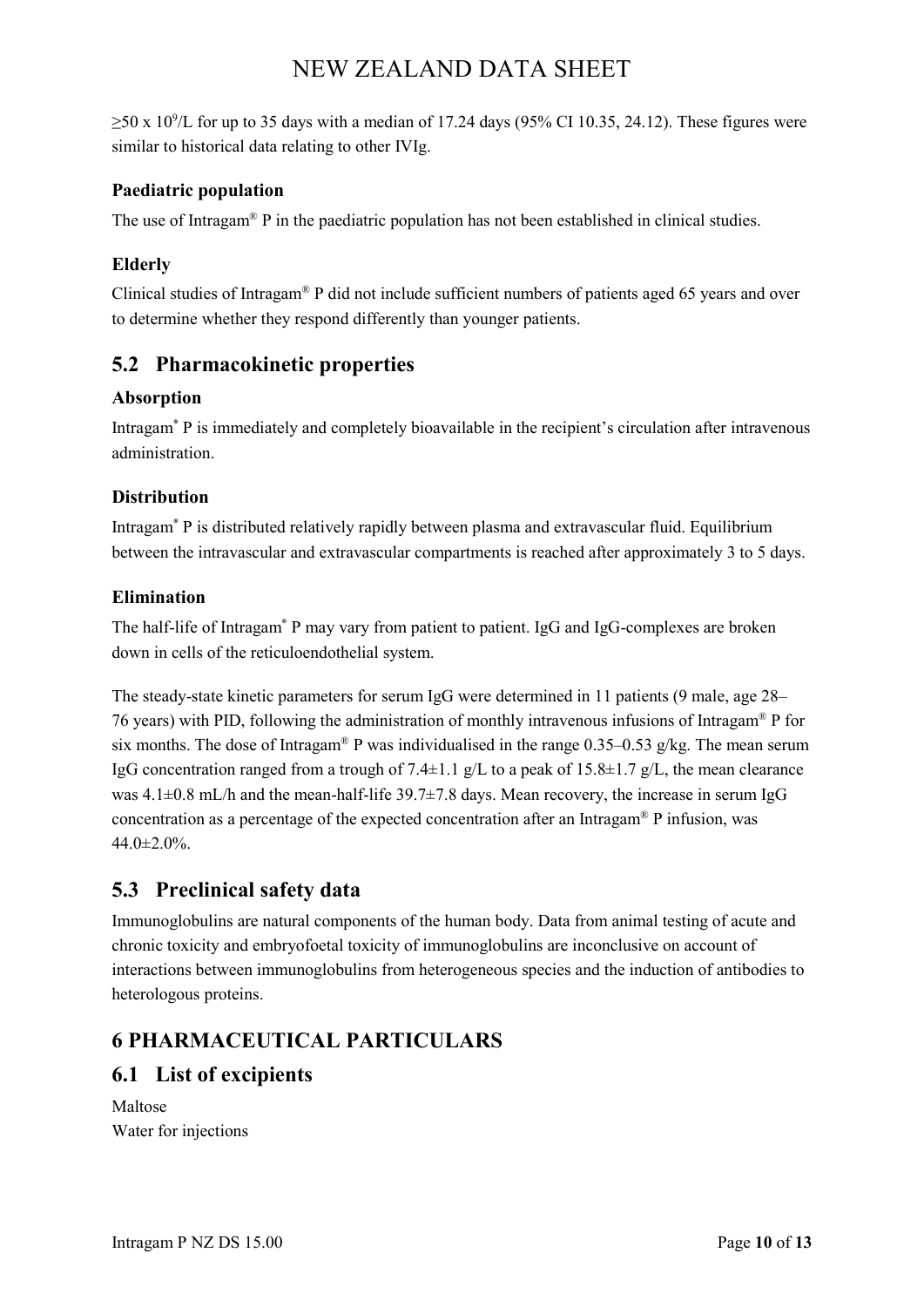# **6.2 Incompatibilities**

This medicine must not be mixed with other medicines, diluents, or solvents except those mentioned in section 6.6, and should be administered by a separate infusion line.

# **6.3 Shelf life**

2 years at 2°C to 8°C

### **Shelf life after first opening:**

Intragam® P contains no antimicrobial preservative. It must, therefore, be used immediately after opening the bottle.

### **Temporary storage:**

Shelf life of 3 months when not refrigerated (below 25°C).

## **6.4 Special precautions for storage**

Store at 2°C to 8°C (Refrigerate. Do not freeze).

Once removed from refrigeration, store below 25°C and use within 3 months.

Do not use if the solution has been frozen.

Protect from light.

For storage conditions after first opening of the medicine, see section 6.3.

## **6.5 Nature and contents of container**

Solution in a single vial (type I glass), with a rubber closure, an aluminium seal, a flip-top cap (plastic).

#### **Pack sizes**

One bottle of 10 mL solution containing 0.6 g human normal immunoglobulin. One bottle of 50 mL solution containing 3 g human normal immunoglobulin. One bottle of 200 mL solution containing 12 g human normal immunoglobulin. One bottle of 500 mL solution containing 30 g human normal immunoglobulin.

Not all pack sizes may be marketed.

## **6.6 Special precautions for disposal and other handling**

Use in one patient on one occasion only.

If Intragam® P appears to be turbid or to contain any sediment, it must not be used. The unopened bottle should be returned to the New Zealand Blood Service.

Intragam® P should be administered separately from other intravenous fluids or medications the patient might be receiving.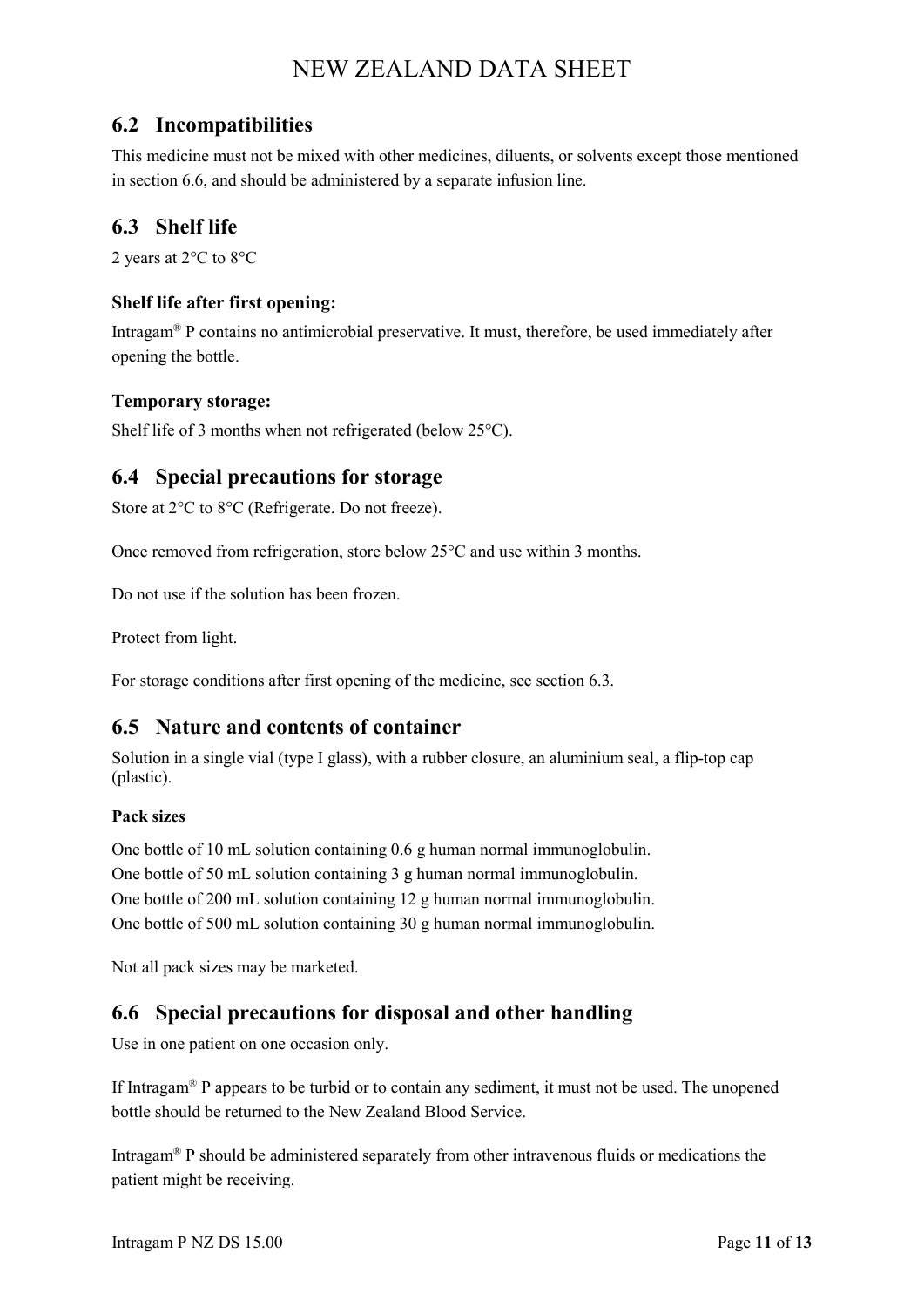Intragam® P may be administered through any standard IV infusion giving set. The following procedure is recommended:

- 1. Allow the preparation to reach room temperature before use.
- 2. Remove the plastic cover from the seal.
- 3. Apply a suitable antiseptic to the exposed part of the rubber stopper and allow to dry.
- 4. Stand the bottle upright and insert the air vent needle vertically in one of the indentations of the stopper. It is preferable to use a long airway needle fitted with a filter. If not available, a short needle attached to a non-wettable filter may be used.
- 5. Clamp the tubing of the giving set and insert the needle at the upper end of the giving set vertically through another indentation of the stopper. Should the stopper become dislodged, do not use this bottle and discard the solution appropriately.
- 6. Invert the bottle and attach the hanger to a support approximately one metre above the patient.
- 7. Allow the tubing to fill by adjusting the clamp. Attach the giving set to the venous access device (cannula) and adjust the rate of flow.
- 8. When the bottle is empty, clamp the tubing and transfer the needle at the upper end of the giving set to a further bottle of Intragam® P.
- 9. Should leakage become evident during administration, cease the infusion and discard the solution appropriately. Recommence the infusion with a new bottle and giving set.

Any unused portion should be discarded appropriately.

## **7 MEDICINE SCHEDULE**

Prescription Medicine

## **8 SPONSOR**

CSL Behring (NZ) Ltd PO Box 62590 Greenlane Auckland 1546 New Zealand

For Medical/Technical Enquiries: TOLL FREE: 0800 640 677

For Customer Service Enquiries: TOLL FREE: 0800 841 532

customerservice@cslbehring.com.au

[www.cslbehring.com.au](http://www.cslbehring.com.au/)